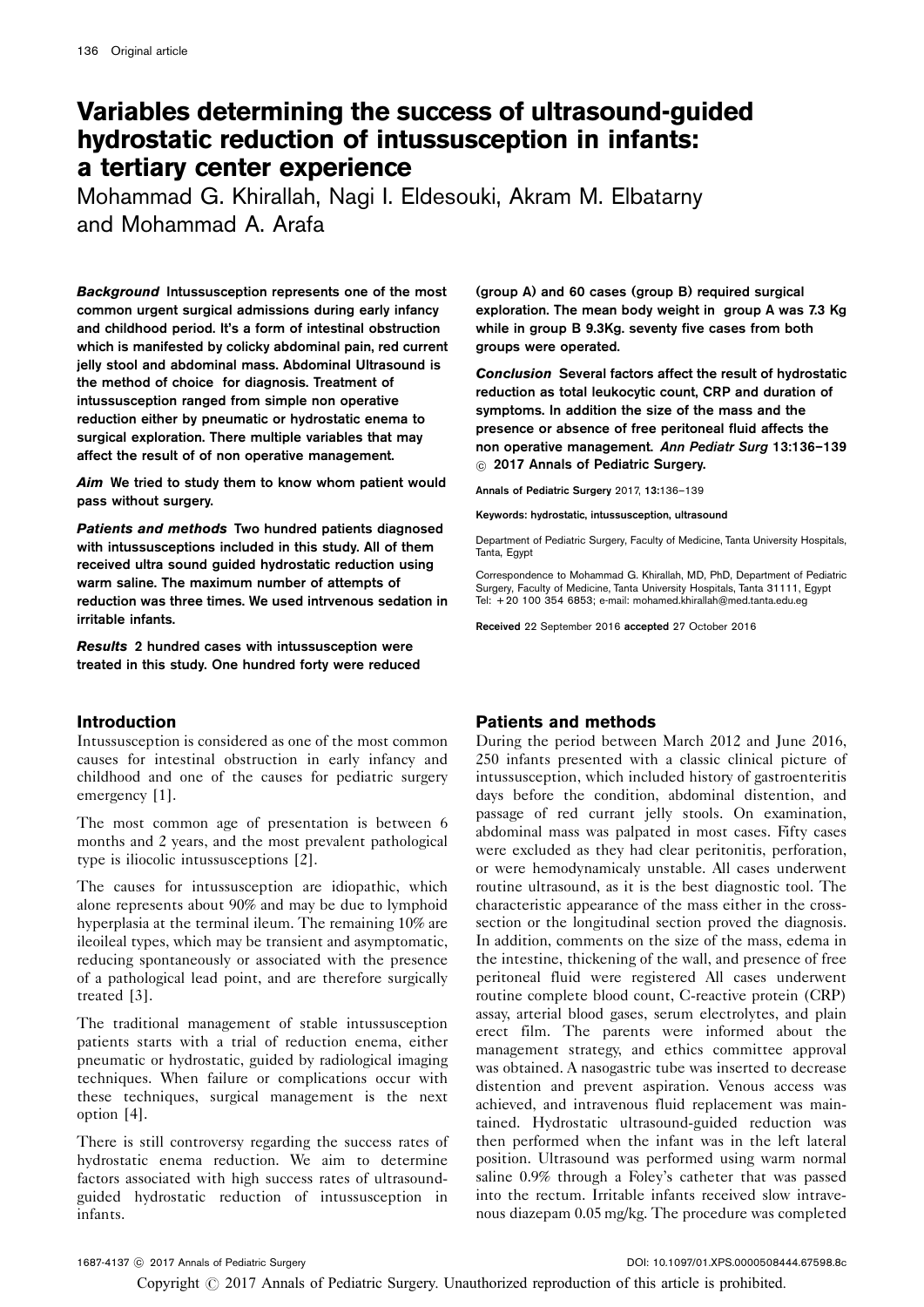#### Table 1 Demographic data

|                            | Group A ( $N=140$ ) Group B ( $N=60$ ) SD P value |      |             |
|----------------------------|---------------------------------------------------|------|-------------|
| Age (mean) (months)<br>Sex | 7.3                                               | 9.38 | 4.19 0.003* |
| Males                      | 74                                                | 31   |             |
| Females                    | 66                                                | 29   |             |
| Body weight (mean) (kg)    | 6.3                                               | 7.9  | 3.23 0.457  |

\*Significant.

#### Table 2 Evaluation of patients in both groups

|                                             | Group A<br>$(N=140)$ | Group B<br>$(N=60)$ | SD            | $P$ value      |
|---------------------------------------------|----------------------|---------------------|---------------|----------------|
| Duration of symptoms (mean)<br>(days)       | 2.1                  | 2.68                |               | $1.124$ 0.001* |
| Size of mass (mean) (cm <sup>3</sup> )      | 33.9                 | 55.64               | 24.09         | $0.002*$       |
| Free peritoneal fluid (%)                   |                      |                     |               |                |
| Present                                     | 22.1                 | 68.3                |               | $0.0001*$      |
| Absent                                      | 77.9                 | 31.7                |               |                |
| Bowel edema (%)                             |                      |                     |               |                |
| Absent                                      | 80.7                 | 56.7                |               | $0.039*$       |
| present                                     | 19.3                 | 43.3                |               |                |
| Total leukocytic count (mean)<br>$(x 10^3)$ | 9.23                 | 11.09               | 4.9           | $0.004*$       |
| C-reactive protein (mean)<br>(mg/dl)        | 42.18                | 76.77               | 47.022 0.001* |                |

\*Significant.

by ultrasound monitoring, which showed reduction of the mass and free passage of the saline through the intestinal loops. Cases with successful reduction were followed-up by ultrasound every 4 h for the next 12 h. If the intussusception was reduced, oral intake was initiated, and the infant was discharged after 24 h. To study different variables that affect the outcome of the management of intussusception, we classified patients into two groups – A and B. Group A included cases with successful hydrostatic ultrasoundguided reduction, whereas group B included those with failure of hydrostatic reduction. The data obtained were statically analyzed using SPSS, version 22. Informed parents' consent was obtained as rules of ethics of scientific committee.

## **Results**

Our study included all cases that presented with classical intussusception. The total number of cases during the study period from March 2012 to June 2016 was 250. Fifty cases were excluded because they were unstable or had peritonitis. One hundred and forty (70%) cases had successful attempts of reduction (group A), whereas 60 (30%) cases had failed attempts of reduction and surgical intervention was planned (group B). The mean age of group A was 7.3 months, whereas in group B the mean age was 9.38 months (Table 1). The mean duration of symptoms in group A was 2.1 days, whereas in group B it was 2.6 days. The average total leukocyte count in group A was  $9.25 \times 10^3$ , whereas in group B it was  $11.56 \times 10^3$ , which was significant. The mean CRP value in group A was 42.18 mg/dl, whereas in group B it was 76.77 mg/dl. Ultrasound showed free fluid in 31 cases in group A, whereas free fluid was present in 41 cases in group B. Bowel edema was present in 27 cases in group A, whereas it was present in 26 cases in group B. The mean

#### Table 3 Results of the attempts of ultrasound-guided hydrostatic reduction in both groups

|                           | $n = 200$ [n $(\%)$ ]               |  |  |
|---------------------------|-------------------------------------|--|--|
| First attempt             | 110 (55)                            |  |  |
| Second attempt            | 20(10)                              |  |  |
| Third attempt             | 10(5)                               |  |  |
| Failed after third trial  | 60 (30)                             |  |  |
| Recurrent after reduction | 15 (10.71) (of total reduced cases) |  |  |

#### Table 4 Operative findings

|                                  | Group A | Group B | $\%$ |
|----------------------------------|---------|---------|------|
| Simple reduction                 |         | 30      | 52   |
| Resection due to an ischemic gut |         | 22      | 34.6 |
| Specific pathology               |         | 8       | 13.4 |
| Total                            |         | 75      | 100  |

size of the mass in group A was  $33.9 \text{ cm}^3$ , whereas in group B it was  $55.6 \text{ cm}^3$  Table 2. With regard to the number of attempts of reduction for all infants, we found that 110 cases showed reduction after the first attempt, 20 cases after the second attempt, and 10 cases after the third attempt. Fifteen cases in group A had recurrence after successful hydrostatic reduction Table 3. The most common findings during exploration were small bowel intussusceptions and simple reduction (52%), ischemic gut with resection (34.6%), and finally the presence of specific pathology (Meckel's diverticulum, lipoma, or duplication cyst) and resection (13.6%) Table 4.

## **Discussion**

The management of pediatric intussusception has greatly changed from surgical exploration once diagnosed to routine trial of reduction of intussusception, either hydrostatic or pneumatic, with minimal morbidity [\[5\]](#page-2-0).

However, the success rates of enema reduction either pneumatic or hydrostatic ranged from 42 to 95% [\[6\]](#page-2-0).

Operative management is currently reserved for patients who are unstable with the evidence of peritonitis or perforation, for patients in developing regions of the world without access to radiological reduction experience and equipment, or for patients in whom enema reduction is unsuccessful [\[7\]](#page-2-0).

In our center, the first choice in stable babies suffering from intussusception is hydrostatic reduction using warm saline guided by ultrasound.

No randomized trial has thus far shown the superiority of either pneumatic or hydrostatic reduction with respect to complications, length of hospital stay, and success rates. In addition, retrospective reviews have had conflicting conclusions with regard to optimal approach, although certain risks and benefits are associated with each technique [\[8](#page-3-0)].

However, we agree with Cullmann et al. [\[10\]](#page-3-0) that pneumatic reduction or reduction with contrast enema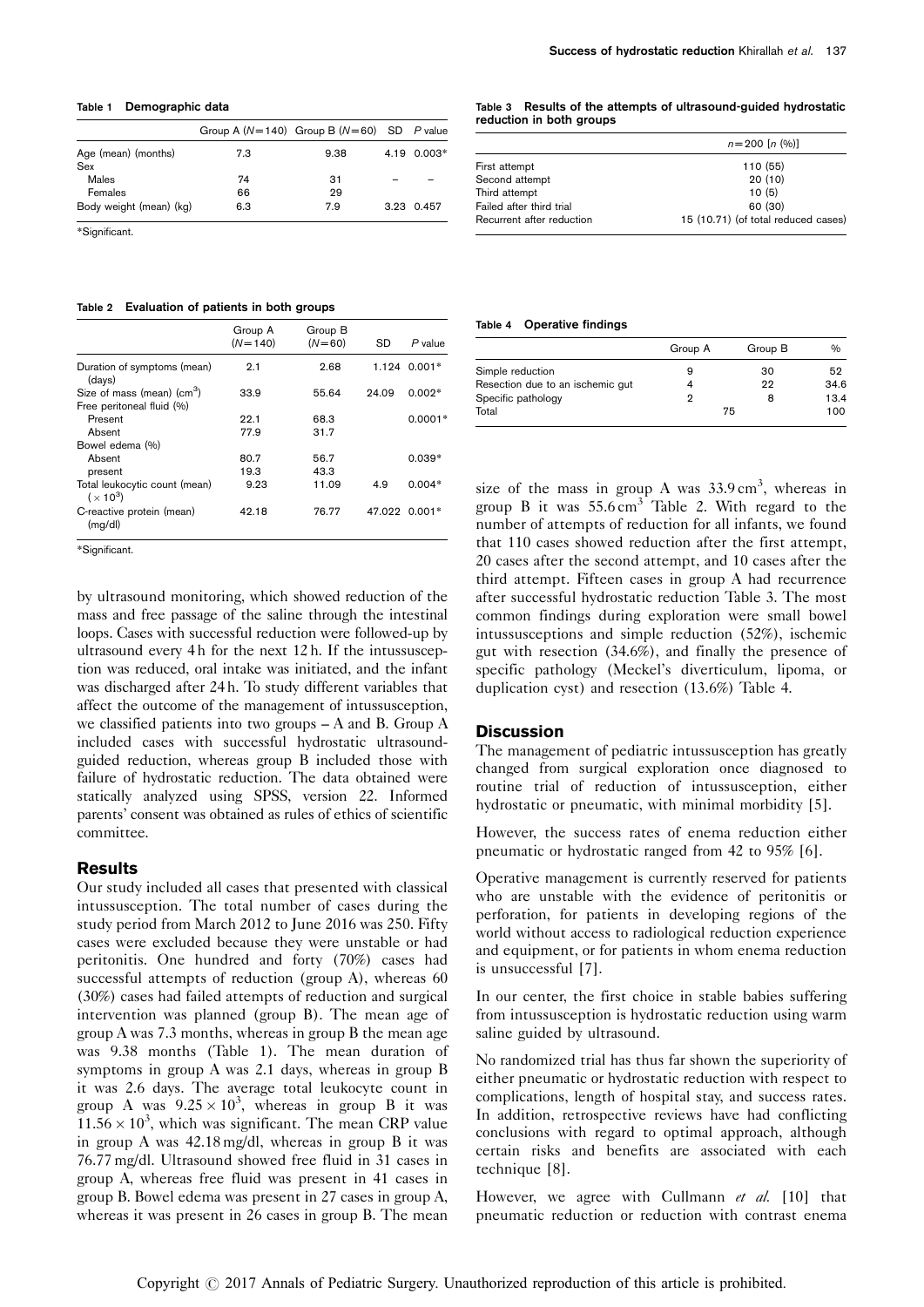<span id="page-2-0"></span>under fluoroscopy has major disadvantages, as this led to exposure of infants to at least 11.4 cGycm<sup>2</sup>. Another disadvantage of these techniques is that the child must be separated from parents during fluoroscopy, and this represents a source of stress to both infant and parents [\[9,10](#page-3-0)].

Identifying factors associated with increasing success rates of hydrostatic reduction of infantile intussusceptions was the primary aim of the present study. This was very important to decrease delay in surgical decision, improve outcomes, and save costs.

The duration of symptoms in this study was slightly longer in the failed group when compared with successful group.

Tareen *et al.* [\[11\]](#page-3-0) has reported that the longer duration of symptoms of intussusception is a predictive factor of surgical intervention without any delay or trial of reduction.

On the other hand, McDermott et al. [\[12\]](#page-3-0) has found no relationship between the duration of symptoms and the success rate of reduction.

We found that size of intussusception mass measured by ultrasound during initial assessment of infants had an impact to predict failure rate of reduction later on. It was found that the larger the mass, the lesser the liability for hydrostatic reduction.

One particular study documented a significant influence of site of intussusception mass on the rate of success of reduction. It showed a higher success rate for masses located proximal to the splenic flexure than those located distally [\[13\]](#page-3-0).

However, we thought that this study included cases with iliocolic intussusception only and did not include cases with more proximal intussusception. We had cases with ilioileal and ilioiliocolic intussusception that were located more proximal and were not reduced with hydrostatic reduction.

With regard to the presence of free fluid in the peritoneal cavity or thickening or edema of the bowel wall, we found that these findings on ultrasound were associated with high failure rate.

Although in the same context some studies showed the same results with potential increase in surgical intervention rates, the need for additional attempts of reduction were still present [\[13–15\]](#page-3-0).

However, Gartner et al. [\[16](#page-3-0)] showed that the presence of free fluid had no impact on the rate of success of reduction of intussusceptions.

According to laboratory data such as total leukocytic count and CRP levels, there was a significant relationship between higher values of these variables and high failure rates of reduction of intussusception, and according to our knowledge no studies thus far have documented their role as predictors of success of reduction.

The maximum number of reduction attempts was three before surgical exploration was decided in the present study. However, we noticed that the success rate decreased with increased number of trials.

A few other studies have shown that the rate of surgical intervention has reduced in infants undergoing a second trial of reduction. They explained that by the occurrence of partial reduction, which decreased bowel wall thickening and edema, hence facilitated the reduction of intussusceptions [\[17](#page-3-0)].

Flaum et al. [\[9\]](#page-3-0) showed that the success rate of hydrostatic reduction decreased with increased number of attempts, and the success rate was about 16% after the fourth trial.

Most of the cases with failed hydrostatic reduction in the present study were due to small bowel intussusception (52%), followed by ischemia of a part of the bowel and subsequent resection (34.6%), and finally the presence of a leading point (Mikele's diverticulum, lipoma, or duplication cyst) (13.4%).

Kaiser et al.  $[18]$  $[18]$  in his series showed that the presence of a pathological leading point represented 14% of all cases requiring surgery due to failure of reduction.

In the present study, the role of sedation did not affect the success or failure of reduction, and this may be attributed to the gradual and gentle maneuver of hydrostatic reduction if compared with pneumatic reduction.

In addition, Flaum et al.  $[9]$  found no relationship between sedated and non-sedated infants when hydrostatic reduction was performed.

# Conclusion

We found that several variables could affect the results of ultrasound hydrostatic reduction of intussusception and increase the susceptibility of surgical management.

## Conflicts of interest

There are no conflicts of interest.

## **References**

- 1 Vazequez JL, Ortiz M, Doniz MC, Montero M, Delcampo VM. External manual reduction of pediatric ileocolic intussusception with US assistance: a new standardized, effective and safe maneuver. Pediatr Radiol 2012; 42:1197–1204.
- 2 Applegate KE. Intussusception in children: evidence based diagnosis and treatment. Pediatr Radiol 2009; 39:140–143.
- 3 Digant SM, Rucha S, Ske D. ultrasound guided reduction of an ileocolic intussusception by a hydrostatic method by using normal saline enema in pediatric patients: a study of 30 cases. J Clin Diagn Res 2012; 6: 1722–1725.
- 4 Saxena AK, Hollwarth ME. Facts influencing management and comparison of outcomes in pediatric intussusceptions. Acta Pediatr 2007; 96:1199–1202.
- 5 Beres AL, Barid R. An institutional analysis and systemic review with metaanalysis of pneumatic versus hydrostatic reduction for pediatric intussusceptions. Surgery 2013; 154:328–334.
- 6 Daneman A, Navarro O. Intussusception. Part 2: an update on the evolution of management. Pediatr Radiol 2004; 34:97–108.
- 7 Pepper VK, Stanfill AB, Pearl RH. Diagnosis and management of pediatric appendicitis, intussusception and Meckel's diverticulum. Surg Clin North Am 2012; 92:505–526.